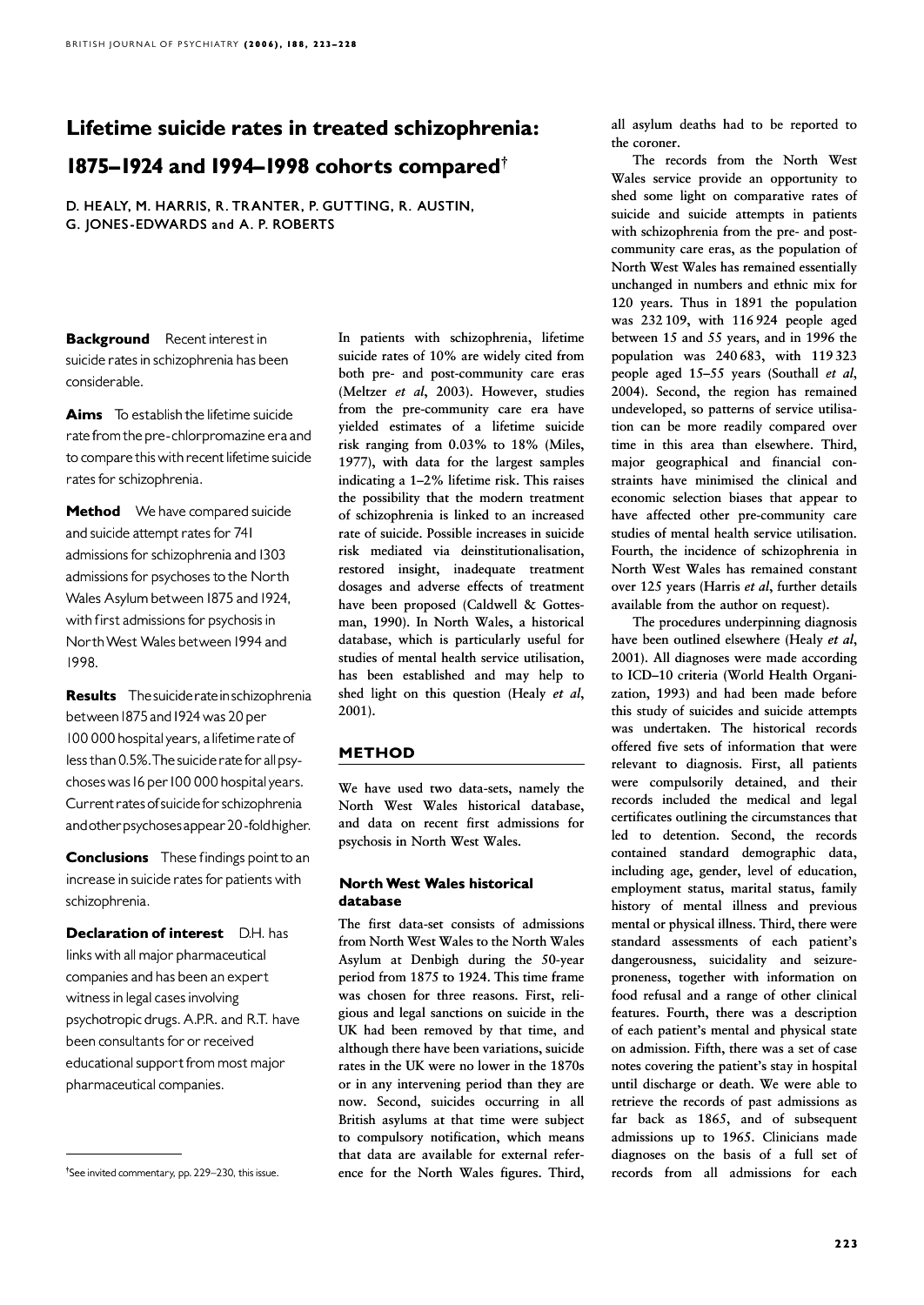patient, rather than simply on the case record for that admission.

Based on this information, diagnoses for schizophrenia (F20), schizoaffective disorders (F25), delusional disorders (F22) and acute and transient psychotic disorders  $(F23)$  were relatively clear-cut. The remaining patients were diagnosed as unspecified non-organic psychoses (F29) if the clinical picture was insufficient to distinguish clearly between a mood disorder with psychotic features and a schizophrenic or delusional disorder. As some of the patients diagnosed as F23 and F29 may have had a schizophrenic or schizoaffective disorder, we have supplied data for suicidality for all patients in whom a psychosis was diagnosed.

Data on suicides and suicide attempts could be readily obtained from the notes. It was a requirement of admission to hospital between 1875 and 1914 that patients be categorised in terms of their suicide risk (Anderson, 1987). In North Wales, this led to standard assessments (not suicidal, suicidal, actively threatening suicide or attempted suicide). For 9% of patients in the total sample, no explicit indication of suicidality was provided. As the recording of suicidality was mandatory, we have assumed that these patients were not suicidal on admission. The accompanying case notes for these patients give no indication of in-patient suicidality.

Concern that the stigma associated with suicide might have led to underreporting of suicides in these records seems to be misplaced for a number of reasons. First, both suicides and suicide attempts were recorded explicitly in the notes. Second, it was compulsory for such deaths to be notified, and the suicide figures appeared in the annual asylum report. Third, deaths by suicide led to inquests, and the inquest records are available. Fourth, even suicides that occurred after discharge were recorded. Fifth, post-mortem examinations were commonly performed and the records of physical decline in patients who died in hospital are available, making it possible to determine whether any of these deaths were likely to have been 'hidden' suicides. In the case of suicide attempts, in-patient records note clear attempts and also indicate whether patients were put on a suicide 'card', which led to a range of procedures designed to minimise the risk of suicide. We have included patients who were on suicide cards, but who did not have a history of clearly recorded attempts, as possible suicide attempts. When patients were admitted to hospital after a suicide attempt, details of the attempt were provided. In addition, the records frequently noted suicides and suicide attempts in relatives as part of the medical history.

#### Recent first admissions for psychosis

The second data-set is drawn from an ongoing study (further information available from D.H. on request) of the incidence of service utilisation for both non-affective and affective psychoses in North West Wales. From this we have identified all patients who were first admitted between 1994 and 2003 for conditions now diagnosed as F20 to F29. The incidence of suicide from first admission up to  $5$  years after admission has been determined for those patients who were admitted between 1994 and 1998. Patients were included in 1994 this study if they were either native to North Wales or resident in North Wales after their initial episode. Patients who were not resident in or native to North Wales, who had an initial illness episode in North Wales but left the region thereafter (e.g. college students) were not included.

Initial cross-sectional diagnoses of schizophrenia and other psychoses made by consultant psychiatrists were supplemented by 5-year longitudinal data with further diagnostic input from the consultant and community mental health team. This procedure led to a revision of diagnoses from F20 to F23 or F29 for a small number of initial relatively brief admissions with no subsequent service contact, and to a revision of diagnoses in the opposite direction for initially brief admissions with subsequent progression to treatment (e.g. with clozapine).

Suicides were determined in this cohort of patients by manually checking all of the paper records for each patient, as well as the computerised records, supplemented by coroners' verdicts. All deaths were accounted for in this group of patients.

#### RESULTS

During the period 1875–1924, there were 3872 admissions, involving 3170 individuals, to the asylum from North West Wales. In 40 cases, incomplete records mean that diagnosis was impossible. Of the remaining 3832 admissions, there were 1303 admissions involving 1041 individuals

who were diagnosed with a psychotic disorder. Of these, there were 741 admissions involving 594 individuals who were diagnosed with schizophrenia or schizoaffective disorder. A further 185 admissions were diagnosed as delusional disorders, and 377 admissions were diagnosed as acute and transient psychotic disorders or other nonorganic psychoses. In addition, there were 659 admissions which were diagnosed as unipolar depression.

Of the total of 3872 admissions, 460 involved patients who were considered to be suicidal, or who had threatened suicide  $(n=234)$  or attempted suicide  $(n=315)$ . The overall rate of admissions for suicidality was therefore 26%, with an 8.1% rate of suicide attempts on admission. The group of patients who were seriously mentally ill (all admissions except for patients with dementia, organic psychosyndromes or learning disabilities) had a rate of suicidality of 29.5% and a rate of suicide attempts of 9.5% on admission.

For patients with schizophrenia and other psychoses in both the historical and recent cohorts, the mean age at onset, male:female ratios, rates of detention and median lengths of stay are outlined in Table 1, together with the total length of stay in hospital (hospital patient years) and illness duration (patient contact years) for the historical cohort. In the historical cohort, 440 of the 594 patients with schizophrenic disorders (74%) died in hospital, often after earlier discharge.

#### Suicide rates during the period 1875-1924

Of the 741 patients with schizophrenia who were admitted, 591 were not designated as suicidal on admission. Of the remaining patients, 70 were considered to be suicidal, 37 were listed as having threatened suicide and 43 had attempted suicide (see Table 2). This represented a suicide attempt rate of 5.8%. Comparable mandatory data are not available for the recent cohort.

In hospital, the historical cohort of patients with schizophrenia included 2 suicides, 4 non-fatal suicide attempts, 2 clear threats of suicide and a further 26 patients who were considered sufficiently suicidal to be put on suicide watch. One male patient completed suicide 8 months after admission to a hospital ward, and one female patient completed suicide 10 years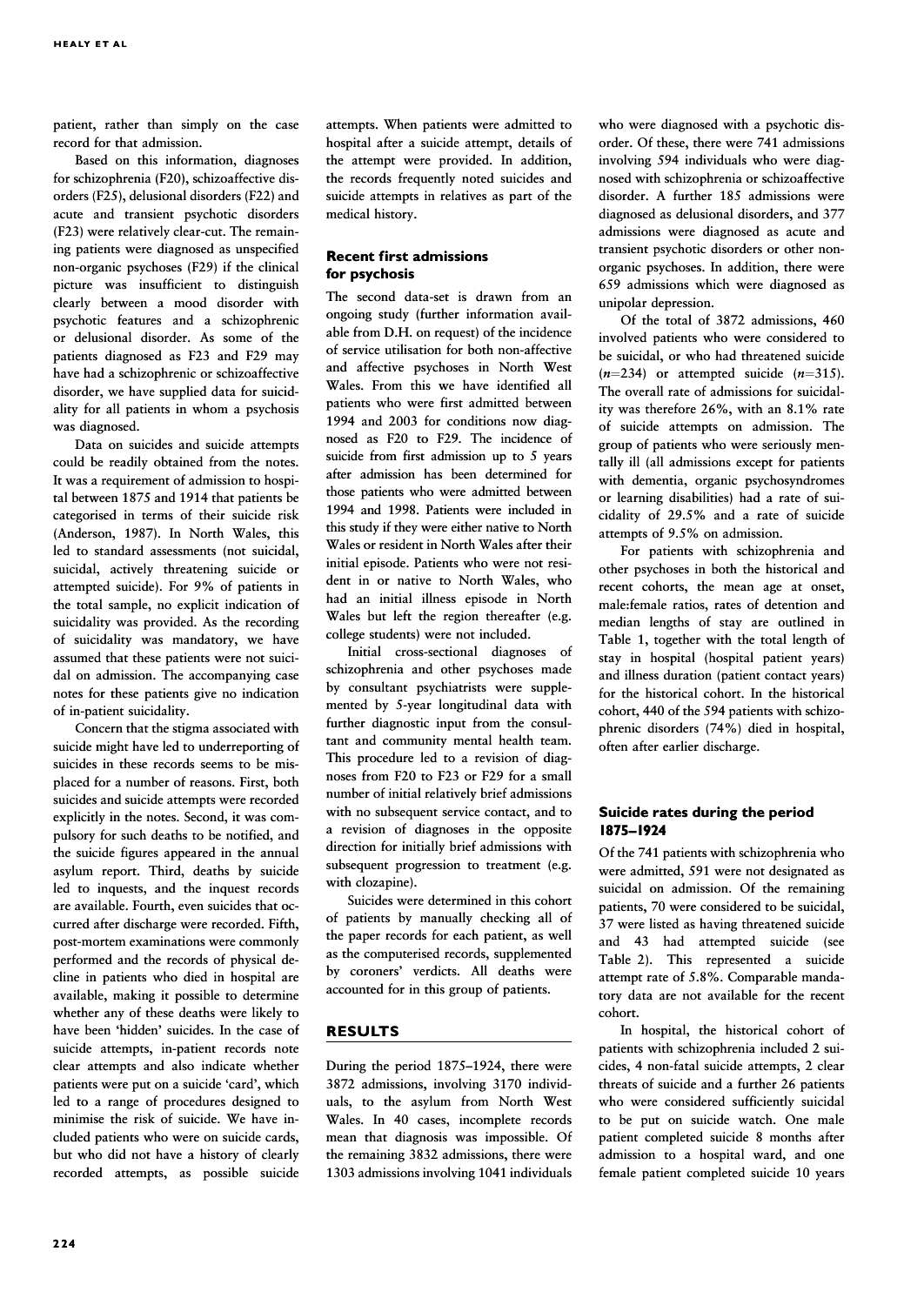Table 1 Demographic characteristics of the cohorts for the periods 1875-1924 and 1994-2003

|                           | Number of<br>patients | Number of<br>admissions | Mean age at first<br>hospitalisation<br>(years) | Male:female<br>ratio | Median length<br>of first<br>admission (%) | <b>Proportion</b><br>detained on first<br>admission (%) |           | Total cohort Illness duration<br>hospital years in total cohort<br>(years) |
|---------------------------|-----------------------|-------------------------|-------------------------------------------------|----------------------|--------------------------------------------|---------------------------------------------------------|-----------|----------------------------------------------------------------------------|
| Schizophrenia (1875-1924) | 594                   | 74 I                    | 30.9                                            | 50:50                | 6.9                                        | 100                                                     | 9960      | 12467                                                                      |
| All psychoses (1875–1924) | 1041                  | 1303                    | 35.4                                            | 49:51                | 2.1                                        | 100                                                     | 12 208    | 15522                                                                      |
| Schizophrenia (1994-2003) | 139                   | <b>NA</b>               | 29.9                                            | 65:35                | 0.08                                       | 66                                                      | <b>NA</b> | <b>NA</b>                                                                  |
| All psychoses (1994-2003) | 238                   | <b>NA</b>               | 34.6                                            | 59:41                | 0.07                                       | <b>61</b>                                               | <b>NA</b> | <b>NA</b>                                                                  |

NA, not available.

after admission while on escorted day leave.

Data for the acute, transient and non-organic psychoses groups are also shown in Table 2. Overall, the 1303 admissions for psychoses gave rise to 68 suicide attempts on admission, 7 suicide attempts in hospital and 47 patients threatening suicide or being put on a suicide card.

For schizophrenia, the occurrence of 2 suicides in 9960 patient contact years or 2 suicides in 12467 patient years yields suicide rates of 20 per 100 000 patient contact years or 16 per 100 000 patient years. This gives a lifetime suicide rate of 0.34% in a sample in which 74% of deaths are accounted for, or 0.46% in the sample in which all deaths were confirmed. There appear to have been only 6 clear suicide attempts in hospital, of which 2 attempts were successful. This gives a rate of  $60$ per 100 000 patient contact years. Adding all instances of further significant suicidality within hospital to that figure  $(n=28)$ gives a rate of 341 per 100 000 patient contact years. However, there were clearly at least 43 suicide attempt recorded, when attempts on admission are included, and adding these gives an incidence of 393 per 100 000 patient years for clear-cut suicide

attempts and 618 per 100 000 patient years for possible suicide attempts.

The incidence figures for suicides in all psychoses are 16 per 100 000 patient contact years or 13 per 100 000 patient years, or a 0.2% lifetime rate in a sample in which 80% of deaths were confirmed, or a 0.33% rate in a sample of confirmed deaths. The suicide attempt rate ranges from 74 per 100 000 patient contact years for clear suicide attempts in hospitals to 459 per 100 000 patient contact years for possible suicide attempts. Figures for suicide attempts, including attempts on admission, range from 496 per 100 000 patient years for confirmed suicidal acts to  $799$  per  $100000$  patient years for possible suicidal acts.

There are a number of sources of external validation of these results. Asylum returns indicate that suicides as a proportion of total deaths in British Victorian asylums decreased from 0.63% in 1867 to 0.14% in 1911 (Anderson, 1987). In North Wales there were 4 deaths by suicide out of a total of 1842 deaths in care (i.e. 0.22% of deaths). The proportion of deaths by suicide in the sample of deaths among patients with schizophrenia was 0.45%. The proportion of psychotic deaths that were a result of suicide was 0.33%. The best recent comparable lifetime figure for deaths by suicide as a proportion of all deaths among patients with schizophrenia is 1.23% (Mortensen & Juel, 1993).

These results are also internally validated by the rates of suicides and suicide attempts in patients with unipolar depression. Of this group of 659 admissions, which led to 1418 hospital exposure years, 228 patients (35%) were considered suicidal on admission, and 140 patients (21%) had made a suicide attempt, representing a 56% rate of serious suicidality. Once admitted, 110 out of 659 patients were considered suicidal and were put on suicide watch, and 18 patients made a suicide attempt in hospital. Of these, two attempts were fatal and a further three suicides were recorded in the week following discharge, with one more suicide taking place within 2 months of discharge. Five of these 6 suicides involved female patients. This yields suicide rates ranging from 140 to 351 per 100 000 patient years, based on 2 or 5 suicides. The incidence of suicide attempts in hospital ranges from 1263 per 100 000 hospital years for definite suicide attempts to 8982 per 100 000 hospital years for possible suicide attempts. These rates of serious suicidality are consistent with historical perceptions that affective disorders

Table 2 Suicidal ideation and suicide attempts at admission and during hospitalisation in North Wales for the periods 1875–1924 and 1994–1998

|                           | Number of<br>admissions (number<br>of patients) | Suicidal on<br>admission | Suicide attempt<br>on admission | Suicidal in<br>hospital | Suicide<br>attempt in<br>hospital | Suicides in<br>hospital | Suicides in<br>month after<br>discharge | Suicides in 5<br>years after<br>first admission |
|---------------------------|-------------------------------------------------|--------------------------|---------------------------------|-------------------------|-----------------------------------|-------------------------|-----------------------------------------|-------------------------------------------------|
| All psychoses (1875-1924) | 1303 (1041)                                     | 184                      | 68                              | 47                      |                                   |                         | 0                                       |                                                 |
| Schizophrenia (1875-1924) | 741 (594)                                       | 107                      | 43                              | 28                      | 4                                 |                         | 0                                       |                                                 |
| Delusional disorder       | 185 (153)                                       | 25                       | 5                               | 6                       | 0                                 | 0                       | 0                                       | 0                                               |
| Other psychoses           | (296)<br>377                                    | 52                       | 20                              | 13                      |                                   | 0                       | 0                                       | 0                                               |
| Unipolar depression       | 659 (569)                                       | 228                      | 140                             | $\overline{110}$        | 16                                |                         |                                         | 6                                               |
| All psychoses (1994-1998) | NA (160)                                        |                          |                                 |                         |                                   |                         | 2                                       |                                                 |
| Schizophrenia (1994-1998) | NA (85)                                         |                          |                                 |                         |                                   |                         | 2                                       |                                                 |

NA, not available.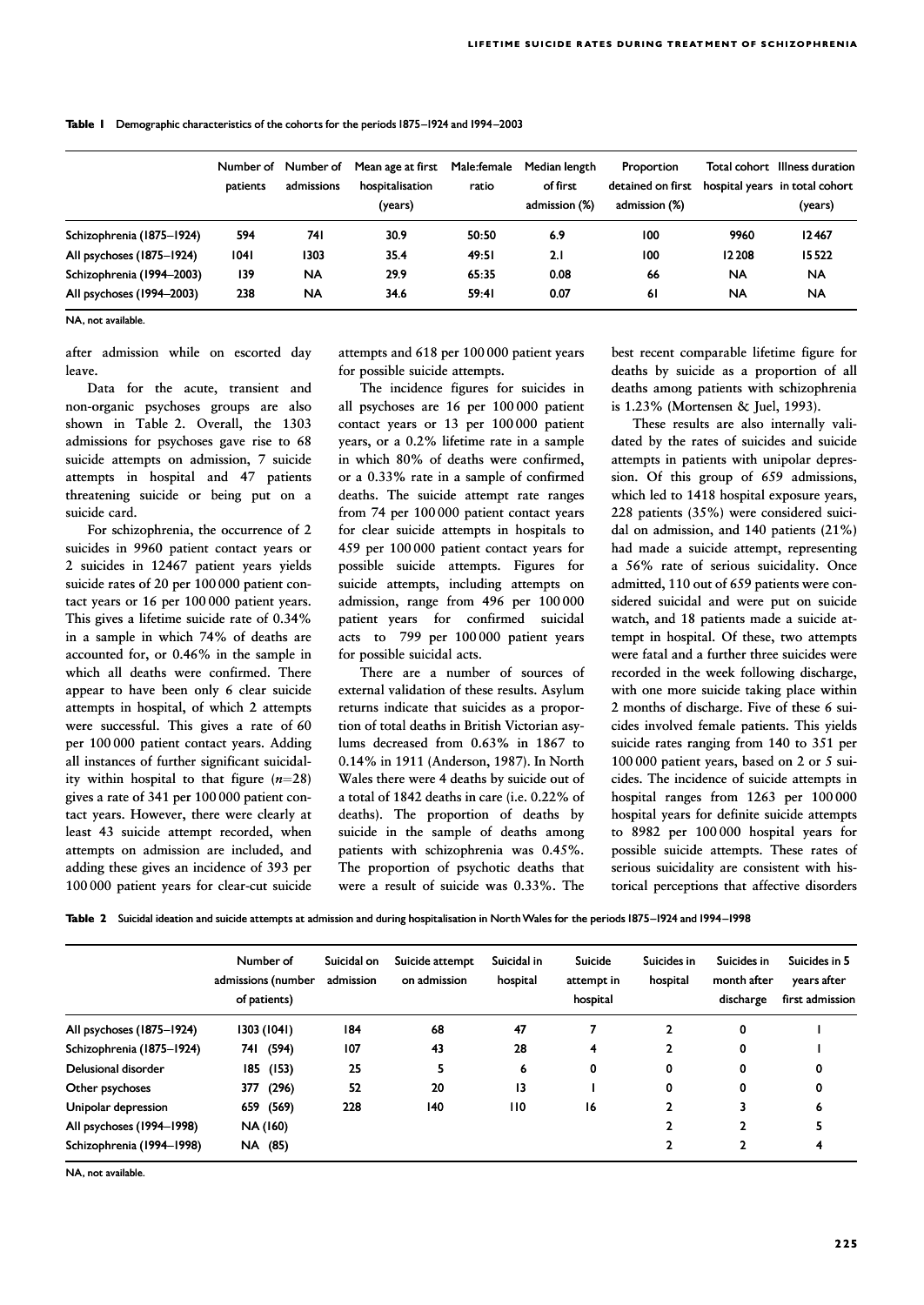posed a greater suicide risk than schizophrenia, and are also in line with epidemiological studies from the early psychotropic period of suicide in depression (Hagnell et al, 1981). In addition, they indicate that the low incidence figures for suicidal acts in patients with schizophrenia in this study do not stem from a reluctance to record suicidal acts.

### Suicide rates during the period 1994^1998

During the 10-year period from 1994 to 2003 inclusive, 238 patients who were given a diagnosis of F20 to F29 made first contact with the mental health services in North West Wales. Of these 238 patients we followed up the 133 members of the 1994–1998 cohort for a 5-year period, giving 665 patient years, during which there were 5 suicides in this cohort. Of these, 4 suicides involved women and 1 involved a man. Four of the patients who completed suicide had a diagnosis of schizophrenia or schizoaffective disorder, and one had a diagnosis of psychosis unspecified. Two suicides occurred in in-patient or support unit settings, two occurred within 1 month of discharge and one occurred during the 5-year follow-up period. This yields an overall suicide rate of 752 per 100 000 patient years for that 5-year period, with a higher rate of suicide for the 76 patients with schizophrenia.

Given the higher risk of suicide during first episodes of schizophrenia, the appropriate pre-community care comparison group consists of patients who completed suicide during the first 5 years of contact with the asylum service. In the case of patients with schizophrenia, in the 1875–1924 cohort this represents 1 suicide in 594 individuals monitored over 2970 patient years, or a suicide rate of 34 per  $100000$  patient years. There can be less confidence about the follow-up of patients with non-schizophrenia psychosis, but 1 confirmed suicide in 1041 individuals monitored over 5205 patient years gives an incidence of 19 per 100 000 patient years. These figures indicate that there is a substantial difference between the pre- and post-community care periods.

#### **DISCUSSION**

This study of suicide rates among treated patients during the period 1875–1924 in North Wales provides the largest database from the pre-community care era (in terms of patients and deaths) for lifetime suicide rates in patients with non-affective psychoses diagnosed by present-day criteria. It also offers pointers to lifetime suicide attempt rates in patients with psychosis from the pre-community care era. This patient group seems to be less limited by selection biases than other populations for which data have been published, and there appear to be a number of sources of external and internal validation of the results.

### Pre- and post-community care lifetime suicide rates in patients with schizophrenia

The apparent suicide rate of 20 per 100 000 hospital years, or an observed lifetime suicide rate of 0.46%, undermines claims that the lifetime suicide rate among patients with schizophrenia or psychoses in the pre-community care era was of the order of 10%. The North Wales findings support estimates of a lifetime rate of 1–2% or lower reported in the methodologically stronger studies of the pre-community care era, rather than the commonly cited rate of 10%, which stems from patient samples that were subject to considerable economic and clinical selection biases (Bleuler, 1978), or patients with incomplete follow-up (Rennie, 1939), or patient cohorts that were identified when distinctions between manic–depressive and schizophrenic disorders were blurred.

However, these figures cannot be viewed as representative of the natural rate of suicide or suicide attempts in untreated schizophrenia in the pre-community care era, in that hospitalisation aimed to minimise the risk of suicide (Anderson, 1987). The methods that were used to manage suicidality in the Victorian period overlap with the methods that are used today, and included the removal of sharp utensils, belts and shoelaces, the dispersal of groups of suicidal patients, and observation. The greatest differences between 1900 and 2000 were that in the Victorian period patients could more readily be kept on locked wards, were not discharged until the risk of suicide was thought to have completely passed and were not discharged on recently instituted psychotropic medication.

However, although the rates reported here may not represent the natural rate

for suicides in patients with schizophrenia, the differential rates for suicidality in the groups with schizophrenia and depression both before admission and in hospital in the historical sample point to a lower inherent suicidality in patients with schizophrenia compared with patients with depression.

A suicide rate of 10% in patients with schizophrenia is also commonly cited for the post-community care era (Meltzer et al, 2003). In contrast, the most comprehensive analysis of the present-day lifetime risk of suicide in schizophrenia indicates that there is a 4% lifetime suicide rate based on a standardised mortality rate of 8.45% (95% CI 7.98–8.95) (Harris & Barraclough, 1997; Inskip et al, 1998). Applied to an international population lifetime risk of suicide of 16 per 100 000 person years, this would give a best estimate of 135 per 100 000 patient years for suicide rate (95% CI 128–143 per 100 000). Adjusting for the slightly lower general rate of suicides in the UK (10 per 100 000) compared with the international average would yield a value of 84.5 per 100 000 patient years. Applied to North Wales, these figures would suggest that there has recently been a possible modest increase in suicide rates among patients with schizophrenia.

However, when cohorts are compared over a controlled 5-year follow-up period, the number of suicides in the 1994–1998 cohort in this study appears to be considerably higher. This cannot be explained in terms of the higher proportion of male patients in the recent sample, as in both the historical and recent cohorts suicides in North Wales predominantly involved female patients. Furthermore, these findings point to a risk period for presentday patients that is in line with findings from the National Confidential Inquiry (Department of Health, 2001).

A number of other studies point to an increased lifetime rate of suicide for patients with schizophrenia in recent times. First, a data-set on suicides from 2.5 million patient years of hospitalised US veterans between 1950 and 1975 shows comparable suicide rates in veterans treated for general medical and neuropsychiatric conditions between 1950 and 1955, but thereafter an 8-fold increase in suicide rate among neuropsychiatric patients compared with general medical patients (Farberow et al, 1978; reports available from D.H. on request).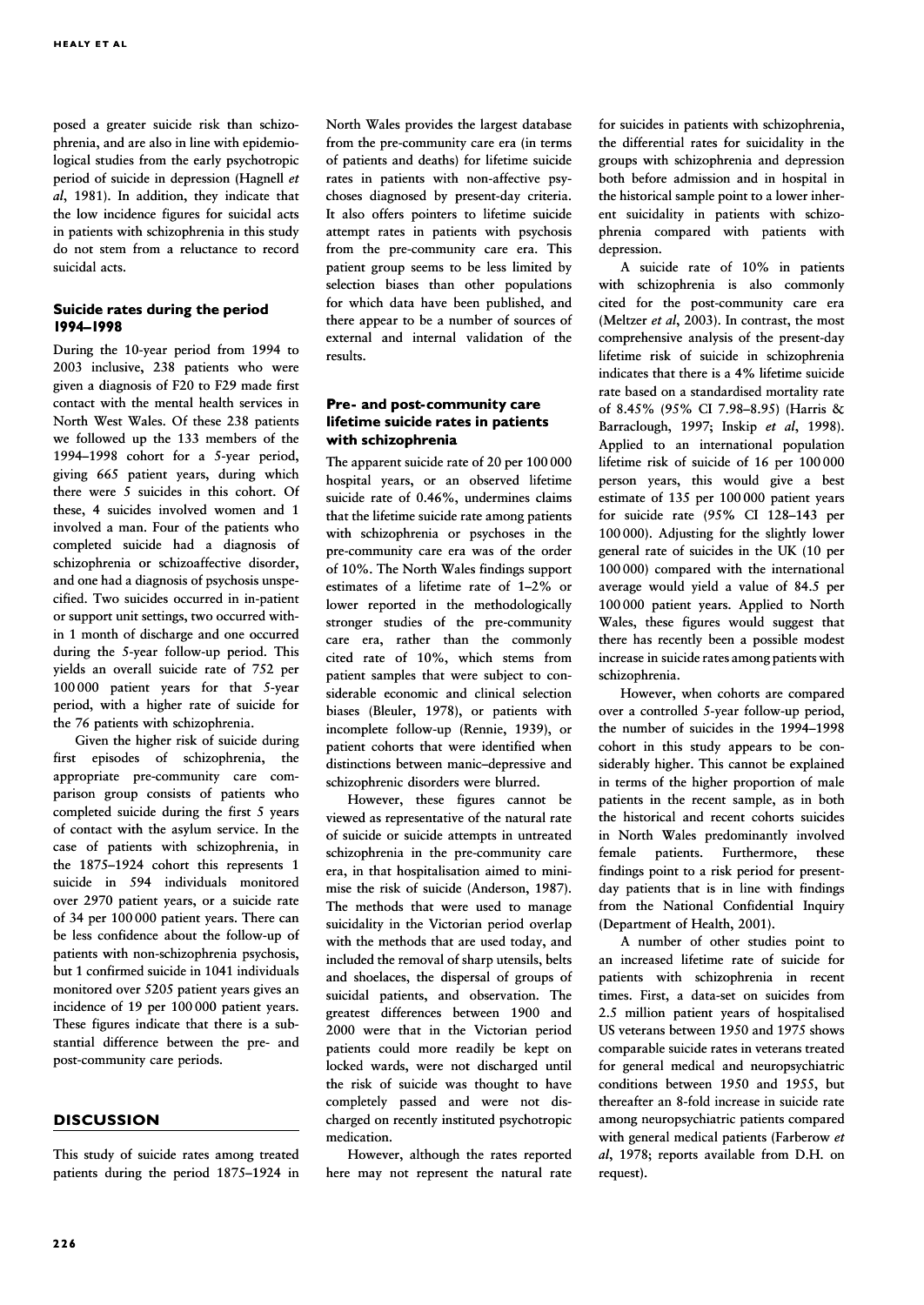Second, there is evidence that the trend towards increased suicide rates has continued beyond the 1970s, with a 1.56-fold (95% CI 1.01–2.41) higher relative risk of suicide in first-episode schizophrenia in Denmark in the 1980s compared with the 1970s (Mortensen & Juel, 1993), although in the 1990s Danish suicide rates in patients with schizophrenia decreased in line with a declining national suicide rate (Nordentoft et al, 2004). Furthermore, in the largest study of suicide in first-episode schizophrenia to date, Mortensen & Juel (1993), reported a 50-fold increase in suicide rates for first-episode schizophrenia in the modern era compared with the general population norm. These Danish rates are higher than the rate for pre-community care first-episode schizophrenia in the present study, and are broadly comparable to current figures for first episodes of psychosis from North West Wales.

#### Possible factors contributing Possible to increased lifetime rates of suicide in patients with schizophrenia

Standard reviews of suicide in patients with schizophrenia cite deinstitutionalisation and antipsychotic use or non-use as the main factors contributing to any increases in suicide risk (Caldwell & Gottesman, 1990). More recently, data on suicides in patients with schizophrenia from the recent British National Confidential Inquiry (Department of Health, 2001) have suggested that in-patient status and the month after discharge are associated with high risk for patients with schizophrenia. It is difficult to tease apart the effects of deinstitutionalisation and drug treatment. However, there are good grounds for attempting to do so, as drug treatment is one of the variables that is most clearly under clinical control, and it is also the one that is most amenable to controlled research. research.

The randomised trials that were undertaken for the purpose of registering risperidone, olanzapine, quetiapine, sertindole and ziprasidone with the US Food and Drug Administration (FDA) provide data on rates of suicide among over 14 000 patients taking these agents compared with placebo, which can to some extent disentangle the effects of drug treatment from other issues such as deinstitutionalisation. Analysis of these data, using an exact version of the one-sided Mantel–Haenszel

procedure, yields an exact 95% confidence interval for the odds ratio of completing suicide while taking investigative antipsychotic agents (excluding comparator antipsychotics) v. placebo (95% CI  $1.0825-\infty$ ; P=0.03955) (Healy, 2004).

The data from these FDA studies do not represent present-day rates of suicide or suicide attempts in patients with schizophrenia. However, an excess of suicides among patients receiving treatment in these studies calls for an explanation. The most obvious point about the patients who took part in these studies is that they were subject to discontinuation of one set of antipsychotics on entry, possibly needlessly on occasion, and commencement on another set, often followed by further discontinuation. Consequently, the patients in these trials had a higher than average frequency of pharmacological life events. Thus, FDA trials may offer an insight into the risks inherent in present-day increasingly brief admissions, which are increasingly becoming points of maximum drug-induced neurophysiological instability. It should be noted that these FDA data do map on to data for suicidal acts from post-marketing surveillance studies of recently introduced antipsychotic drugs in clinical practice in the UK (Mackay et al, 1998; Biswas et al, 2001).

#### Possible mediating factors in treatment-related hazards

Taken together, these data-sets support observations extending back to the use of reserpine in the 1950s, which suggested that antipsychotics might cause problems for some patients (Healy & Savage, 1998). The literature from the early period of antipsychotic usage partly attributed an apparently new risk of suicide to deinstitutionalisation, as well as to the use of inadequate doses of antipsychotic drugs and to the return of insight following treatment with antipsychotics (Beisser & Blanchette, 1961; Hussar, 1962; Saugstad & Odegard, 1979). However, there was also concern about pharmacologically induced hazards, such as akathisia and dysphoria, which have been the focus of attention in subsequent years (Hogan & Awad, 1983; Drake & Ehrlich, 1985), and it is now generally accepted that akathisia is linked to suicide (American Psychiatric Association, 2000). Such adverse effects can clearly interact with deinstitutionalisation if they develop in relatively unsupervised settings (Caldwell & Gottesman, 1990).

A further hazard, which has received little attention, is discontinuation of treatment (Gilbert et al, 1995; Tranter & Healy, 1998). A study of FDA medical reviews of the registration trials for antipsychotic agents indicates that suicides and suicidal acts occurred during the run-in/placebowashout phase of these trials when many patients had had their previous antipsychotic treatment terminated. Suicides also occurred during the 30-day discontinuation period after the studies had ended, but:

Withdrawal phenomena were not formally assessed after patients discontinued risperidone. Several patients committed suicide within one month of discontinuing risperidone; however, it does not seem reasonable to attribute this to withdrawal, given the absence of other indicators of a risperidone withdrawal syndrome and the fact that schizophrenia is known to be a risk factor for suicide.

(Mosholder,1993)

A consideration of the historical and contemporary data-sets in the present study suggests that discounting suicide data in this way may not be appropriate. The results reported here indicate that in patients with affective disorder, the overall effect of modern methods of treatment, perhaps by benefiting some and not others, has been to leave the suicide rate unchanged. In contrast, the historical suicide rates for patients with schizophrenia who were treated within asylum settings were so low that deinstitutionalisation, other social changes and novel psychotropic drug treatments, or some interaction of these influences, will almost inevitably have led to increased rates of suicide. If this is the case, it is essential that patients are monitored closely for treatment-related risks of suicide, especially if there are drugs available that may minimise those hazards, as has been suggested for clozapine (Meltzer et al, 2003). It will also be vital to monitor risk periods in line with the recommendations of the National Confidential Inquiry (Department of Health, 2001).

The only conclusive way to demonstrate either a drug treatment-mediated or an institutional setting-mediated reduction or increase in suicidality in patients with schizophrenia is by means of a placebocontrolled randomised trial in first-episode schizophrenia, which would necessarily need to run for several years. This may be practically impossible, as first episodes are